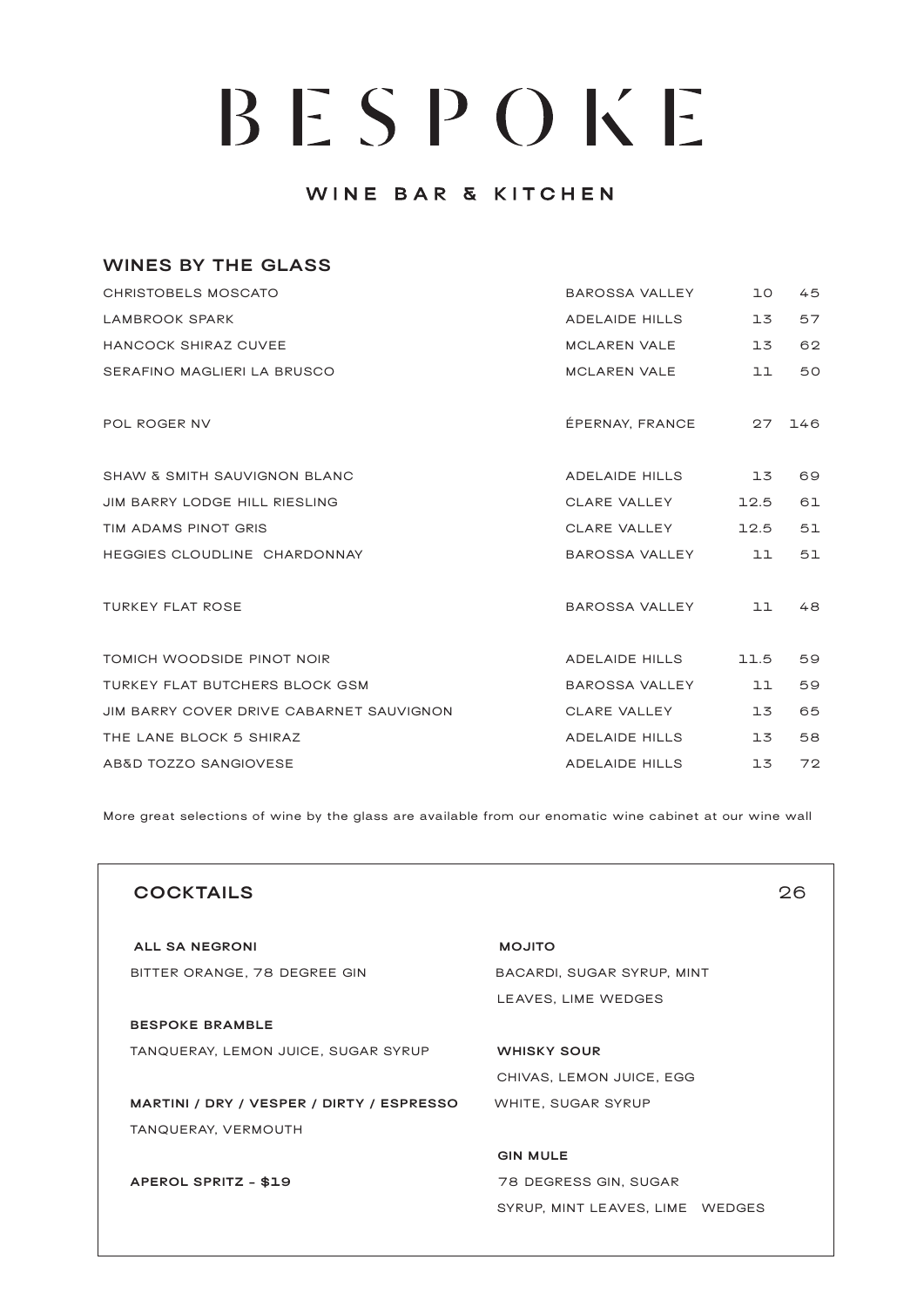### WINE BAR & KITCHEN

#### **CHAMPAGNE**

| POL ROGER NV                           | CHAMPAGNE, FRANCE | 146  |
|----------------------------------------|-------------------|------|
| POL ROGER SIR WINSTON CHURCHILL BRUT V | CHAMPAGNE, FRANCE | 714  |
| BOLLINGER SPECIAL CUVEE NV             | CHAMPAGNE, FRANCE | 174  |
| <b>MUMM GRAND CORDON NV</b>            | CHAMPAGNE, FRANCE | 146  |
| RUINART BLANC DE BLANCS NV             | CHAMPAGNE, FRANCE | 237  |
| DOM RUINART V                          | CHAMPAGNE, FRANCE | 798  |
| LOUIS ROEDERER CRISTAL V               | CHAMPAGNE, FRANCE | 767  |
| BILLIECAR T-SALMON BRUTE ROSE 1.5L NV  | CHAMPAGNE, FRANCE | 510  |
| BILLIECAR T-SALMON BRUT NV             | CHAMPAGNE, FRANCE | 146  |
| <b>DOM PERIGNON V</b>                  | CHAMPAGNE, FRANCE | 657  |
| DOM PERIGNON P2 PLENITUDE V            | CHAMPAGNE, FRANCE | 1365 |
| VEUVE CLICQUOT LA GRANDE DAME BRUT V   | CHAMPAGNE, FRANCE | 1192 |
| VEUVE CLICQUOT LA GRANDE DAME ROSE V   | CHAMPAGNE, FRANCE | 1192 |
| BELLE EPOQUE BLANC V                   | CHAMPAGNE, FRANCE | 650  |
| BELLE EPOQUE ROSE V                    | CHAMPAGNE, FRANCE | 750  |
| KRUG CLOS DU MESNIL 2006 V             | CHAMPAGNE, FRANCE | 3602 |
|                                        |                   |      |

#### **SPARKLING**

| DEVIATION ROAD LOFTIA BRUT        | ADELAIDE HILLS | 65  |
|-----------------------------------|----------------|-----|
| DEVIATION ROAD LOFTIA ALTAIR ROSE | ADELAIDE HILLS | 65  |
| THE LANE LOIS BLANC DE BLANC      | ADELAIDE HILLS | 53  |
| HONEY-MOON ROSE BRUT              | ADELAIDE HILLS | 114 |

#### **ROSE**

| WOODSTOCK GRENACHE              | MCLAREN VALE          | 45 |
|---------------------------------|-----------------------|----|
| <b>KOERNER TIVER</b>            | CLARE VALLEY          | 69 |
| JIM BARRY ANNABELLE             | CLARE VALLEY          | 59 |
| THE LANE PINOT ROSE             | <b>ADELAIDE HILLS</b> | 51 |
| CHARLES MELTON ROSE OF VIRGINIA | <b>BAROSSA VALLEY</b> | 58 |
| SKILLOGALEE ROSE                | CLARE VALLEY          | 53 |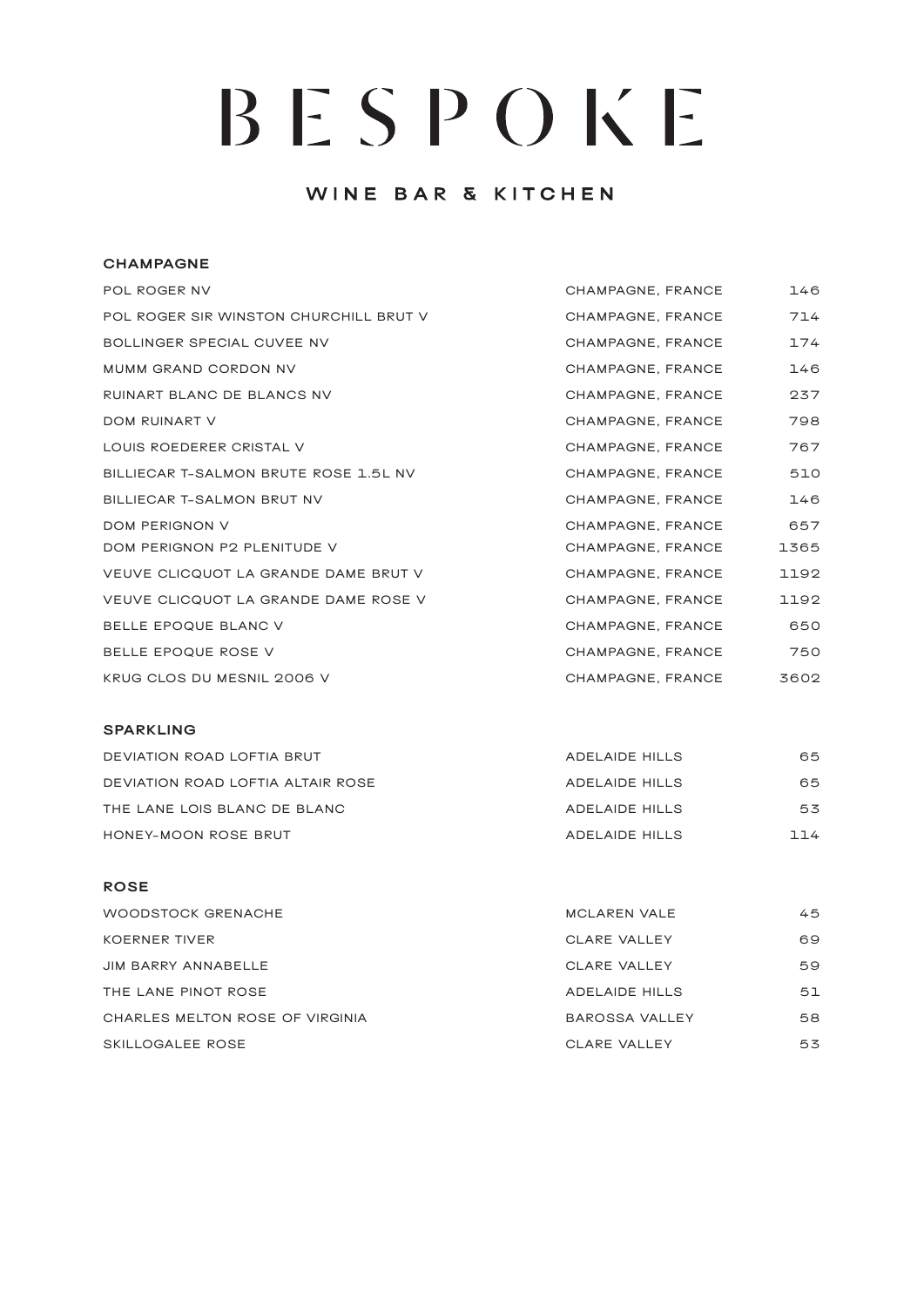### WINE BAR & KITCHEN

#### **SAUVIGNON BLANC**

| <b>WOODSTOCK</b>          | <b>ADELAIDE HILLS</b> | 45  |
|---------------------------|-----------------------|-----|
| <b>HESKETH</b>            | <b>ADELAIDE HILLS</b> | 47  |
| LAMBROOK                  | <b>ADELAIDE HILLS</b> | 57  |
| THE LANE BLOCK 10         | <b>ADELAIDE HILLS</b> | 51  |
| THE LANE GATHERSING (SSB) | <b>ADELAIDE HILLS</b> | 147 |
| <b>KARRAWATTA</b>         | <b>ADELAIDE HILLS</b> | 58  |
| $SHAW + SMITH$            | <b>ADELAIDE HILLS</b> | 69  |
| <b>JERICHO FUME</b>       | <b>MCLAREN VALE</b>   | 69  |
| HENSCHKE ELEANOR'S (SSB)  | <b>ADELAIDE HILLS</b> | 60  |

#### **RIESLING**

| <b>HENSCHKE JULIUS</b>          | <b>ADELAIDE HILLS</b> | 103 |
|---------------------------------|-----------------------|-----|
| HENSCHKE JULIUS 2014 1.5 L      | <b>ADELAIDE HILLS</b> | 240 |
| <b>SKILLOGALEE</b>              | <b>CLARE VALLEY</b>   | 61  |
| PIKES THE MERLE                 | CLARE VALLEY          | 109 |
| TIM ADAMS                       | CLARE VALLEY          | 45  |
| <b>ST HUGO</b>                  | <b>BAROSSA VALLEY</b> | 67  |
| <b>MESH</b>                     | <b>BAROSSA VALLEY</b> | 68  |
| <b>GROSSET POLISH HILL</b>      | CLARE VALLEY          | 116 |
| <b>GROSSET POLISH HILL 1.5L</b> | CLARE VALLEY          | 213 |
| ORLANDO STEINGARTEN             | <b>CLARE VALLEY</b>   | 90  |

#### **CHARDONNAY**

| SHAW & SMITH M3                  | ADELAIDE HILLS         | 104 |
|----------------------------------|------------------------|-----|
| <b>SHAW &amp; SMITH LENSWOOD</b> | ADELAIDE HILLS         | 139 |
| <b>HENSCHKE CROFT</b>            | <b>ADELAIDE HILLS</b>  | 94  |
| <b>GROSSET PICCADIL LY</b>       | ADELAIDE HILLS         | 142 |
| <b>TILBURY</b>                   | <b>ADELAIDE HILLS</b>  | 98  |
| MAXWELL                          | <b>MCLAREN VALE</b>    | 63  |
| <b>GIANT STEPS</b>               | YARRA VALLEY, VICTORIA | 106 |
| <b>GHOST ROCK OULTON</b>         | NORTHDOWN, TASMANIA    | 137 |
| <b>TAPANAPPA</b>                 | <b>ADELAIDE HILLS</b>  | 153 |
| THE LANE BLOCK 3                 | <b>ADELAIDE HILLS</b>  | 210 |
| SIMON TOLLEY PERFECTUS           | <b>ADELAIDE HILLS</b>  | 125 |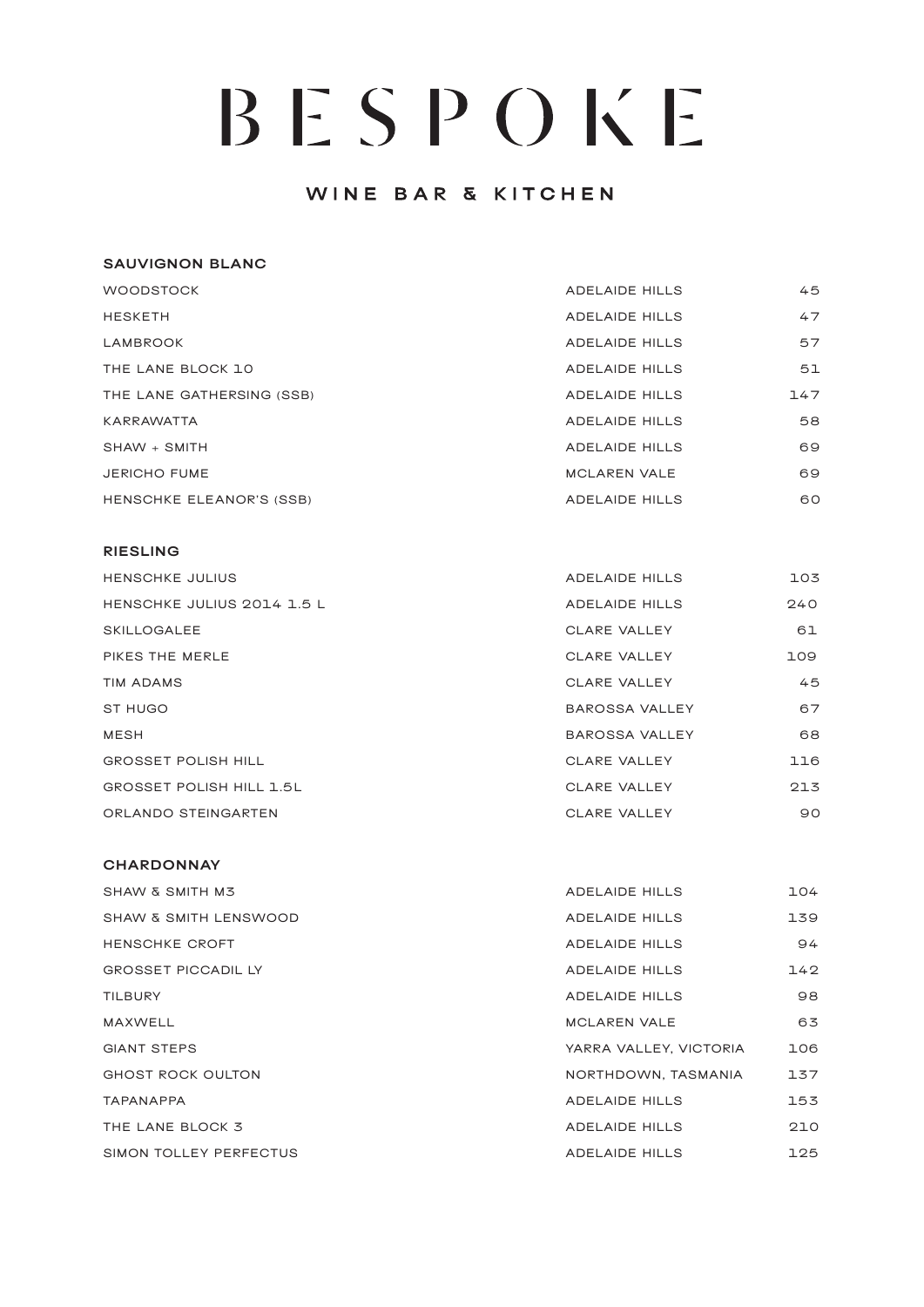### WINE BAR & KITCHEN

| <b>PINOT GRIGIO / PINOT GRIS</b> |                       |    |
|----------------------------------|-----------------------|----|
| HENSCHKE INNES VINEYARD          | <b>ADELAIDE HILLS</b> | 76 |
| <b>JOSEPH D'ELENA</b>            | <b>MCLAREN VALE</b>   | 70 |
| THE LANE                         | <b>ADELAIDE HILLS</b> | 50 |
| LAMBROOK                         | <b>ADELAIDE HILLS</b> | 57 |
| <b>PIKES &amp; JOYCE</b>         | <b>ADELAIDE HILLS</b> | 48 |
| KARRAWATTA                       | <b>ADELAIDE HILLS</b> | 62 |

#### **WHITE VARIETALS**

| SEPPELTSFIELD, VERMENTINO                      | BAROSSA VALLEY        | 59 |
|------------------------------------------------|-----------------------|----|
| KOERNER PIGATO, VERMENTINO                     | CLARE VALLEY          | 69 |
| YANGARRA, ROUSSANE                             | <b>MCLAREN VALE</b>   | 69 |
| PARACOMBE GRUNER V5 (VARIETAL BLEND)           | <b>ADELAIDE HILLS</b> | 57 |
| HENSCHKE LOUIS, SEMILLON                       | <b>ADELAIDE HILLS</b> | 70 |
| HENSCHKE JOSEPH'S HILL, GEWURZTRAMINER         | <b>ADELAIDE HILLS</b> | 69 |
| HAHNDORF HILL WHITE MISCHIEF, GRÜNER VELTLINER | <b>ADELAIDE HILLS</b> | 53 |
| MORDELLE, GRUNER                               | <b>ADELAIDE HILLS</b> | 82 |

#### **PINOT**

| <b>HONEYMOON</b>        | <b>ADELAIDE HILLS</b> | 114 |
|-------------------------|-----------------------|-----|
| <b>ASHTON HILLS</b>     | <b>ADELAIDE HILLS</b> | 121 |
| BROTHERS WINE CO        | <b>ADELAIDE HILLS</b> | 54  |
| <b>HENSCHKE GILES</b>   | ADELAIDE HILLS        | 101 |
| SHAW & SMITH PINOT NOIR | ADELAIDE HILLS        | 115 |

#### **GRENACHE**

| <b>HENSCHKE GEORGE 5TH</b> | <b>BAROSSA VALLEY</b> | 121 |
|----------------------------|-----------------------|-----|
| YALUMBA TRI CENTENARY      | <b>BAROSSA VALLEY</b> | 110 |
| MINISTRY OF CLOUDS         | <b>MCLAREN VALE</b>   | 79  |
| YANGARRA                   | <b>MCLAREN VALE</b>   | 67  |
| YANGARRA 1.5 L             | <b>MCLAREN VALE</b>   | 336 |
| SAMUEL'S GORGE             | <b>MCLAREN VALE</b>   | 100 |
| <b>MAXWELL FOUR ROADS</b>  | <b>MCLAREN VALE</b>   | 48  |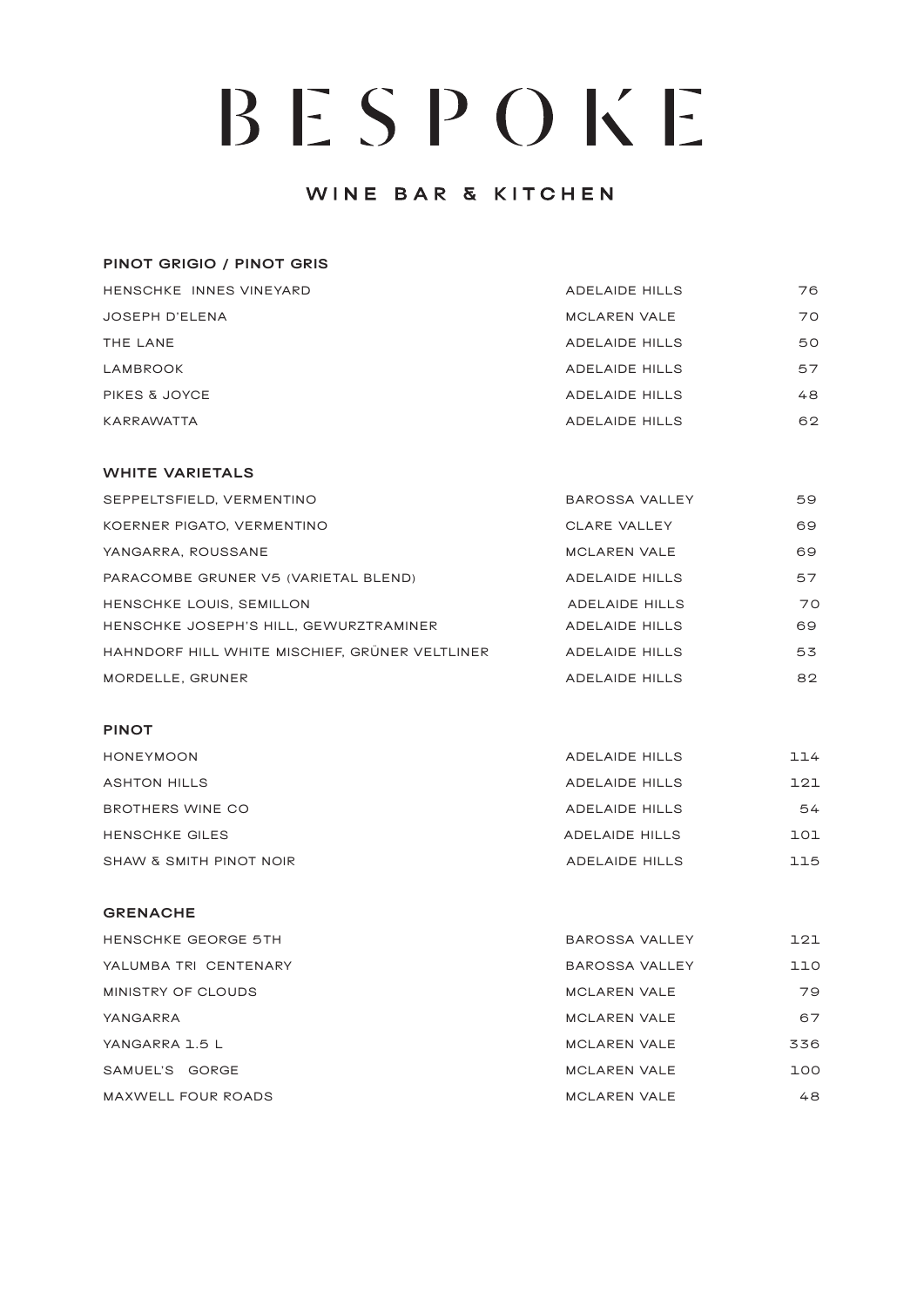## WINE BAR & KITCHEN

#### **SHIRAZ**

| BROTHER'S WINE CO                  | ADELAIDE HILLS       | 68    |
|------------------------------------|----------------------|-------|
| THE LANE BLOCK 5                   | ADELAIDE HILLS       | 58    |
| <b>HONEYMOON</b>                   | ADELAIDE HILLS       | 100   |
| HONEYMOON 1.5L                     | ADELAIDE HILLS       | 250   |
| SIMON TOLLEY PERFECTUS             | ADELAIDE HILLS       | 125   |
| <b>ELDERTON</b>                    | BAROSSA VALLEY       | 67    |
| SKILLOGALLE SCOREBOARD             | CLARE VALLEY         | 53    |
| JIM BARRY SINGLE VINYARD WATERVALE | CLARE VALLEY         | 83    |
| MUSTER                             | CLARE VALLEY         | 68    |
| WYNN'S V & A LANE                  | COONAWARA            | 168   |
| BREMERTON OLD ADAM                 | LANGHORNE CREEK      | 128   |
| PERTARINGA UNDERCOVER              | MCLAREN VALE         | 45    |
| <b>WOODSTOCK DEEP SANDS</b>        | MCLAREN VALE         | 44    |
| MAXWELL MINOTAUR RESERVE SHIRAZ    | MCLAREN VALE         | 258   |
| E.GUIGAL SAIN T-J OSEPH LIEU-DIT   | RHONE VALLEY; FRANCE | 205   |
| AFTER 5 WINE CO                    | BAROSSA VALLEY       | 90    |
| SCHWARZ THE GROWER                 | BAROSSA VALLEY       | 68    |
| <b>TOMFOOLERY BLACK &amp; BLUE</b> | BAROSSA VALLEY       | 126   |
| TOMFOOLERY ARTFUL DODGER           | BAROSSA VALLEY       | 251   |
| ROCKFORD BASKET PRESS              | BAROSSA VALLEY       | 168   |
| YALUMBA PARADOX                    | BAROSSA VALLEY       | 100   |
| YALUMBA OCTAVIUS                   | BAROSSA VALLEY       | 263   |
| YALUMBA BAROSSA                    | BAROSSA VALLEY       | 61    |
| TORBRECK 'THE STRUIE'              | BAROSSA VALLEY       | 104   |
| PENFOLDS GRANGE 2003               | SOUTH AUSTRALIA      | 1,270 |
| PENFOLDS GRANGE 2006               | SOUTH AUSTRALIA      | 1,270 |
| PENFOLDS GRANGE 2008               | SOUTH AUSTRALIA      | 1,866 |
| PENFOLDS GRANGE 2012               | SOUTH AUSTRALIA      | 2,025 |
| HENSCHKE HILL OF GRACE 1993        | BAROSSA VALLEY       | 1,854 |
| HENSCHKE HILL OF GRACE 1996        | BAROSSA VALLEY       | 1,998 |
| HENSCHKE HILL OF GRACE 1.5L 1997   | BAROSSA VALLEY       | 3,897 |
| HENSCHKE HILL OF GRACE 1999        | BAROSSA VALLEY       | 2,012 |
| HENSCHKE HILL OF GRACE 2014        | BAROSSA VALLEY       | 1,862 |
| SERAFINO                           | MCLAREN VALE         | 61    |
| SERAFINO SHARKTOOTH                | MCLAREN VALE         | 156   |
| DARENBERG DEAD ARM                 | MCLAREN VALE         | 157   |
| HUGH HAMILTON PURE BLACK           | MCLAREN VALE         | 436   |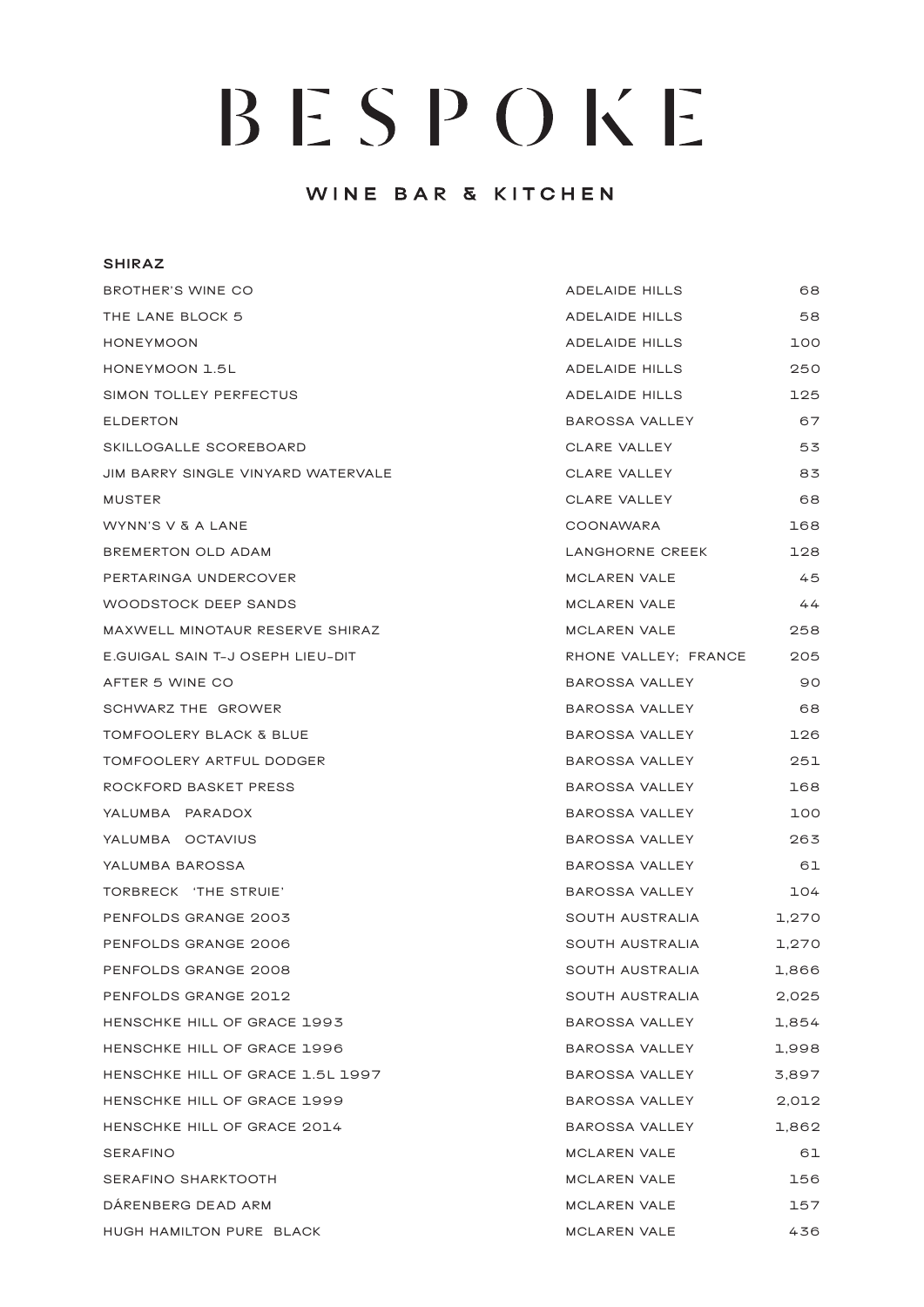## WINE BAR & KITCHEN

| SAMUEL'S GORGE              | <b>MCLAREN VALE</b>   | 100   |
|-----------------------------|-----------------------|-------|
| <b>GEMTREE ERNEST ALLAN</b> | <b>MCLAREN VALE</b>   | 105   |
| AB&D HERCULES SHIRAZ        | <b>MCLAREN VALE</b>   | 199   |
| MOLLYDOOKER THE BOXER       | <b>MCLAREN VALE</b>   | 73    |
| MOLLYDOOKER CARNIVAL LOVE   | <b>MCLAREN VALE</b>   | 189   |
| MOLLYDOOKER VELVET GLOVE    | <b>MCLAREN VALE</b>   | 515   |
| PENNY'S HILL 1.5L           | <b>MCLAREN VALE</b>   | 250   |
| <b>ELDERTON</b>             | BAROSSA VALLEY        | 67    |
| ST HUGO                     | BAROSSA VALLEY        | 142   |
| <b>GRANT BURGE MESHACH</b>  | BAROSSA VALLEY        | 205   |
| HENSCHKE THE WHEELWRIGHT    | BAROSSA VALLEY        | 298   |
| HENSCHKE HILL OF ROSES      | BAROSSA VALLEY        | 830   |
| HENSCHKE TAPPA PASS         | BAROSSA VALLEY        | 231   |
| HENTLEY FARM THE BEAST      | BAROSSA VALLEY        | 153   |
| HENTLEY FARM CLOS OTTO      | <b>BAROSSA VALLEY</b> | 494   |
| HENTLEY FARM CLOS OTTO 1.5L | BAROSSA VALLEY        | 1,680 |

#### **SHIRAZ BLENDS**

| HICKINBOTHAM THE PEAKE CABARNET SHIRAZ       | <b>MCLAREN VALE</b>         | 257 |
|----------------------------------------------|-----------------------------|-----|
| <b>HUGH HAMILTON JEKYL &amp; HYDE</b>        | <b>MCLAREN VALE</b>         | 73  |
| MOLLYDOOKER T WO LEFT FEET SCM               | <b>MCLAREN VALE</b>         | 74  |
| JIM BARRY PB SHIRAZ CABARNET                 | CLARE VALLEY                | 136 |
| YALUMBA THE CALEY                            | <b>MULTI-REGIONAL BLEND</b> | 682 |
| AFTER FIVE WINE CO SERATA                    | BAROSSA VALLEY              | 90  |
| ROCKFORD ROD & SPUR                          | BAROSSA VALLEY              | 100 |
| YALUMBA SIGNATURE                            | BAROSSA VALLEY              | 146 |
| YALUMBA SIGNATURE 1.5L                       | BAROSSA VALLEY              | 257 |
| YALUMBA BAROSSA CABARNET SHIRAZ              | BAROSSA VALLEY              | 61  |
| HENSCHKE KEYNETON EUPHONIUM (SHIRAZ, MERLOT, |                             |     |
| CAB SAUV, CAB FRANC) 2014                    | BAROSSA VALLEY              | 110 |
| THE LANE NE JOHN CRIGHTON                    | ADELAIDE HILLS              | 447 |
| PENLEY ETATE PROJECT VIII CABARNET SHIRAZ    | <b>COONAWARA</b>            | 126 |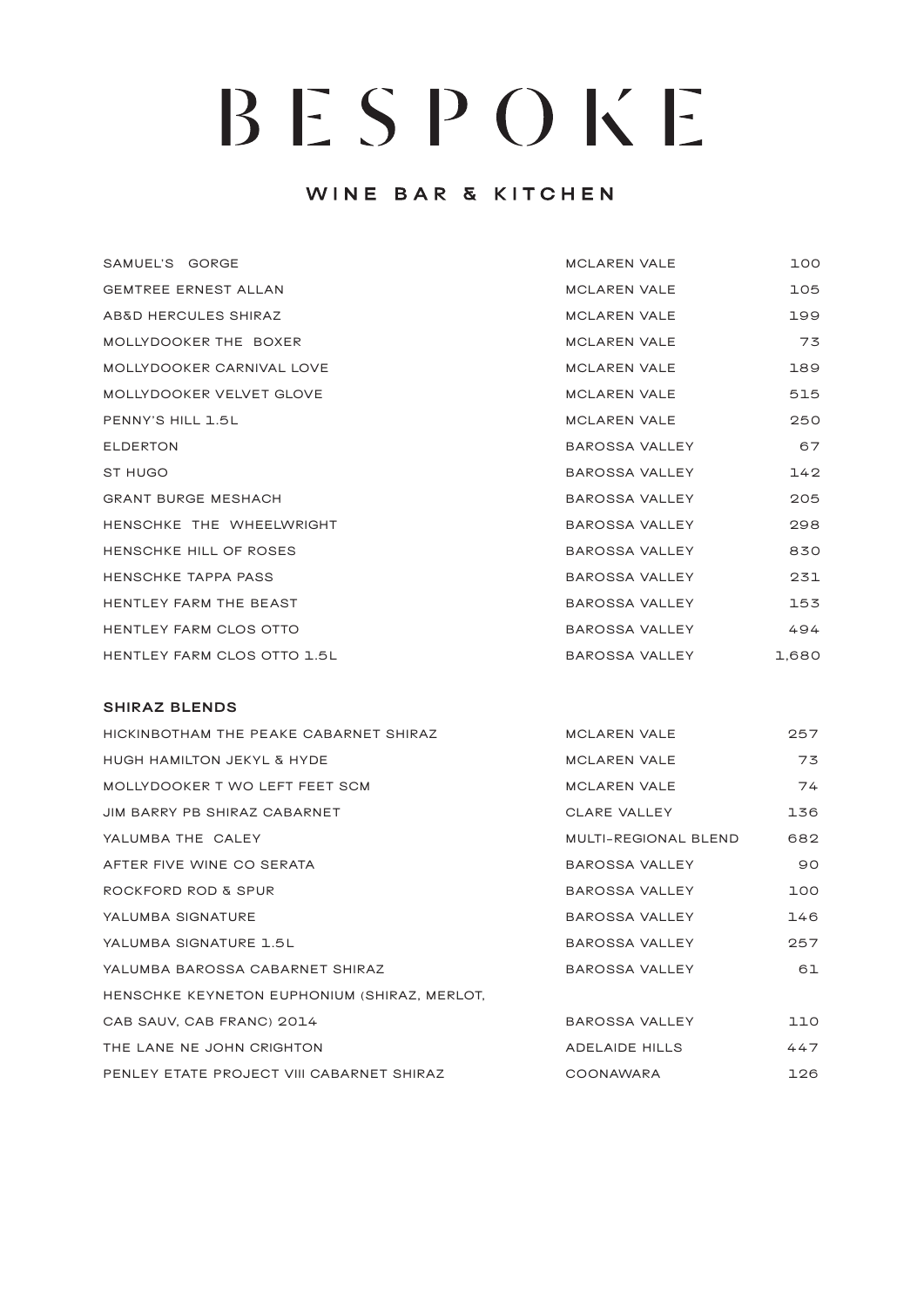### WINE BAR & KITCHEN

#### **GRENACHE BLENDS**

| TIM ADAMS THE FERGUS GTM       | <b>CLARE VALLEY</b>   | 54  |
|--------------------------------|-----------------------|-----|
| SERAFINO GSM                   | MCLAREN VALE          | 59  |
| <b>HEWITSON MISS HARRY GSM</b> | <b>BAROSSA VALLEY</b> | 83  |
| ST HUGO GSM                    | <b>BAROSSA VALLEY</b> | 102 |
| CHARLES MELTON NINE POPES GSM  | <b>BAROSSA VALLEY</b> | 132 |
| <b>GEMTREE CINNABAR</b>        | <b>MCLAREN VALE</b>   | 54  |
| HENSCHKE JOHANN'S GARDEN       | <b>BAROSSA VALLEY</b> | 110 |

#### **TEMPRANILLO**

| <b>JERICHO</b>     | <b>ADELAIDE HILLS</b> | 70 |
|--------------------|-----------------------|----|
| RUNNING WITH BULLS | <b>BAROSSA VALLEY</b> | 53 |
| SAMUEL'S GORGE     | <b>MCLAREN VALE</b>   | 89 |
| HENSCHKE STONE JAR | <b>BAROSSA VALLEY</b> | 86 |
| <b>HEDONIST</b>    | <b>MCLAREN VALE</b>   | 57 |

#### **OTHER RED VARIETALS**

| <b>KOERNER LA KORSE</b>                      | CLARE VALLEY          | 68  |
|----------------------------------------------|-----------------------|-----|
| THE LANE PROVENANCE SYRAH                    | <b>ADELAIDE HILLS</b> | 55  |
| <b>JERICHO SYRAH</b>                         | <b>ADELAIDE HILLS</b> | 88  |
| MORDELLE, MALBEC                             | <b>ADELAIDE HILLS</b> | 85  |
| HENSCHKE THE ROSE GROWER NEBBIOLO 2013       | BAROSSA VALLEY        | 92  |
| HENSCHKE THE ROSE GROWER NEBBIOLO 2014       | BAROSSA VALLEY        | 108 |
| HENSCHKE THE ROSE GROWER NEBBIOLO 2015       | BAROSSA VALLEY        | 119 |
| THE MYSTERIOUS MR BLACK'S BOKETTO NEBBIOLO   | <b>BAROSSA VALLEY</b> | 84  |
| THE MYSTERIOUS MR BLACK'S MARANANGIAN MALBEC | <b>BAROSSA VALLEY</b> | 79  |
| THE SURREY PINOT MEUNIER                     | <b>ADELAIDE HILLS</b> | 90  |
| BRASH HIGGINS NERO D'AVOLA                   | <b>MCLAREN VALE</b>   | 85  |
| MINISTRY OF CLOUDS MATARO                    | <b>MCLAREN VALE</b>   | 78  |
| WYNN'S O'DEAS (AUSTRALIAN BORDEAUX BLEND)    | COONAWARA             | 305 |
| FRATELLI REVELLO BAROLO MERLOT               | PIEMONTE, ITALY       | 240 |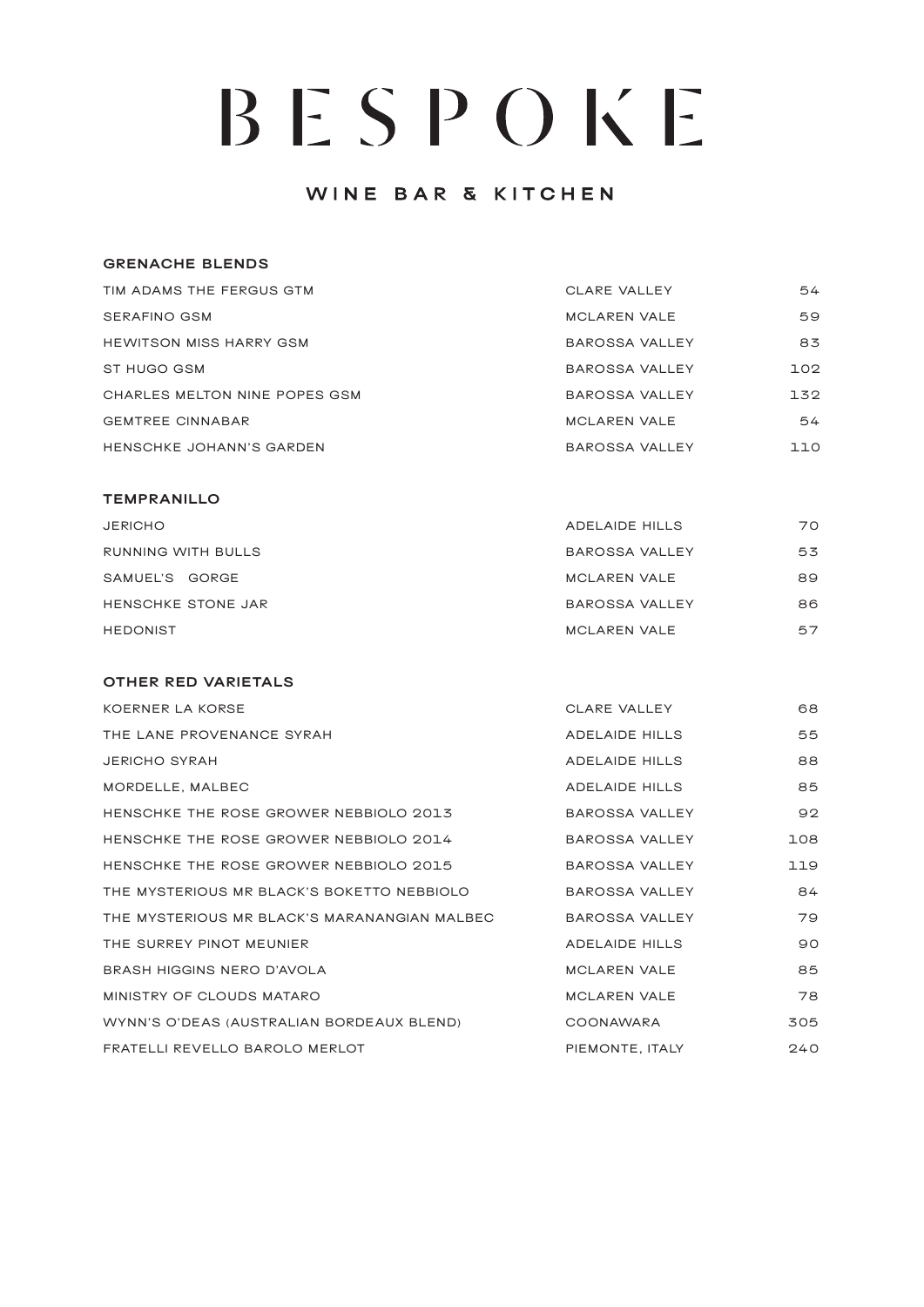### WINE BAR & KITCHEN

# **CABERNET SAUVIGNON** JIM BARRY SINGLE VINEYARD KIRIBILLI COONAWARA 83 JIM BARRY FIRST ELEVEN **COONAWARA** 131 PENLEY ESTATE TOLMER THE RESERVE OF THE COONAWARA THE RESERVE THAT A STATE OF THE RESERVE OF THE RESERVE OF TH ST HUGO COONAWARA 102 ROCKFORD RIFLE RANGE **BAROSSA VALLEY** 100 GRANT BURGE SHADRACH BAROSSA VALLEY 173 HENSCHKE MARBLE ANGEL **BAROSSA VALLEY** 228 HENSCHKE CYRIL **BAROSSA VALLEY** 378 BOWEN ESTATE AND RESOLUTION COONAWARA THE RESOLUTION OF THE RESOLUTION OF THE RESOLUTION OF THE RESOLUTION OF THE RESOLUTION OF THE RESOLUTION OF THE RESOLUTION OF THE RESOLUTION OF THE RESOLUTION OF THE RESOLUTION OF THE YALUMBA THE CIGAR COONAWARA BO RYMILL DARK HORSE **COONAWARA** 60 PENLEY ESTATE STEYNING THE RESERVE COONAWARA THE RESERVE TO A SERVE THE RESERVE TO A STATE STATE STATE STATE ST PENLEY ESTATE PROJECT E COONAWARA 158 WYNNS BLACK LABEL COONAWARA 120 WYNNS JOHN RIDDOCH **A GOONAWARA** A LO MAXWELL LIME CAVE **MAXWELL LIME CAVE MCLAREN VALE** MITOLO SERPICO **MITOLO SERPICO MCLAREN VALE** SERAFINO 58 THE LANE 19TH MEETING ADELAIDE HILLS AND ALL 2 BREMERTON WALTERS **EXECUTE:** THE RESERVE CREEK 129

#### **CABERNET BLENDS**

| JIM BARRY SINGLE VINEYARD CABARNET MALBEC  | CLARE VALLEY          | 83  |
|--------------------------------------------|-----------------------|-----|
| JIM BARRY ST CLARE DRY RED CABARNET MALBEC | <b>CLARE VALLEY</b>   | 94  |
| MAXWELL LITTLE DEMON CABARNET MERLOT       | <b>MCLAREN VALE</b>   | 47  |
| WIRRA WIRRA CHURCH BLOCK CSM               | <b>MCLAREN VALE</b>   | 59  |
| <b>SERAFINO BDX</b>                        | <b>MCLAREN VALE</b>   | 58  |
| HENSCHKE ABBOTT'S PR AYER                  | <b>BAROSSA VALLEY</b> | 190 |
| WYNNS CABARNET SHIRAZ MERLOT               | COONAWARA             | 58  |
| <b>JIM BARRY KIRRIBILLI</b>                | CLARE VALLEY          | 83  |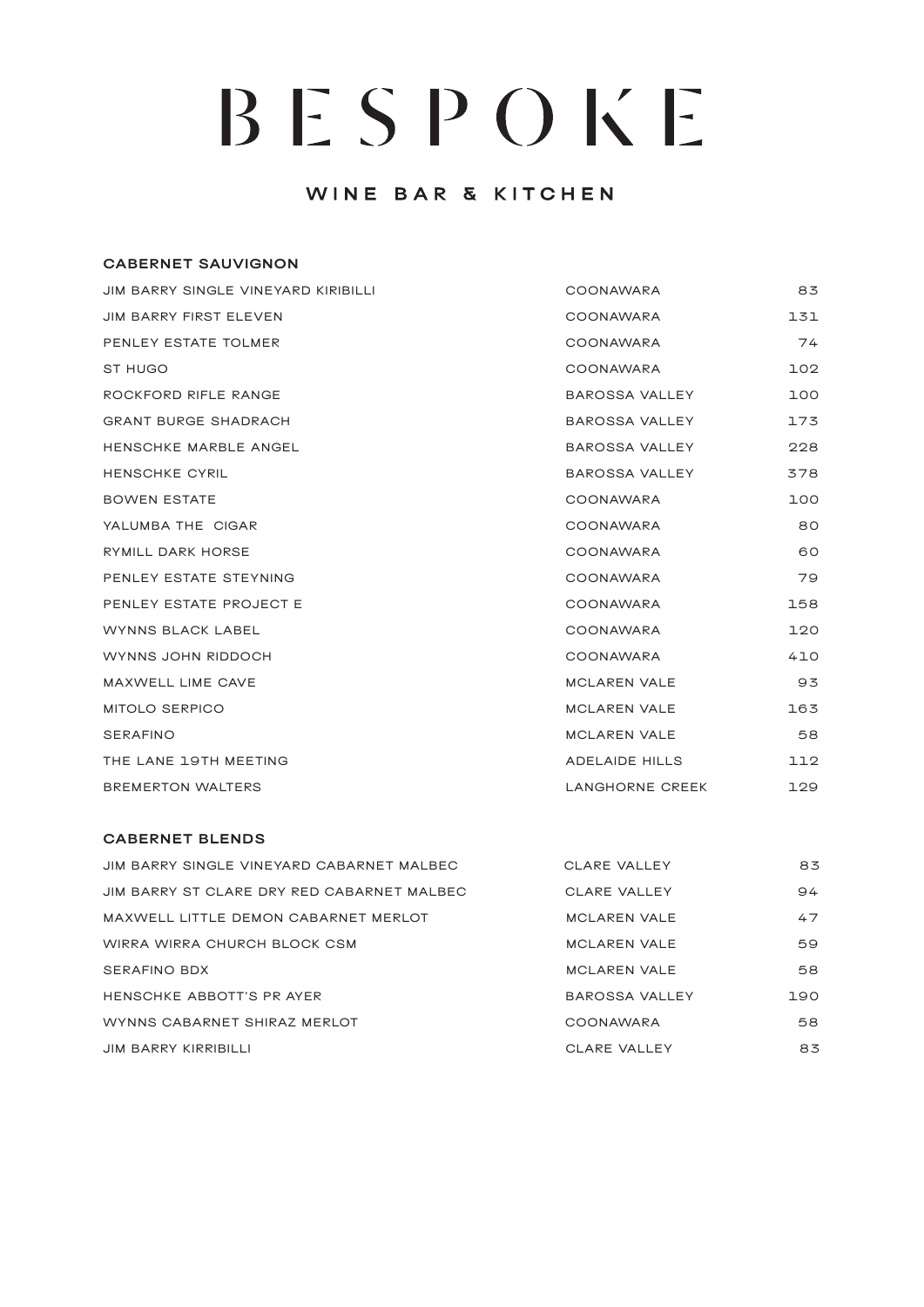## WINE BAR & KITCHEN

### **BEER AND CIDER**

# **PINT**

| <b>HAHN SUPERDRY</b>       | 10.5 |
|----------------------------|------|
| STONE AND WOOD PACIFIC ALE | 10.9 |
| JAMES SQUIRE PORTER        | 11.5 |
| <b>HEINEKEN</b>            | 11.5 |
| LITTLE CREATURES HAZY IPA  | 11.5 |

#### **BOTTLE**

| <b>HAHN LIGHT</b>        | ıο  |
|--------------------------|-----|
| <b>HAHN 3.5</b>          | 9.5 |
| 5 SEEDS CIDER HEINEKEN 3 | ıο  |
| HAHN ULTRA CRISP (GF)    | 9   |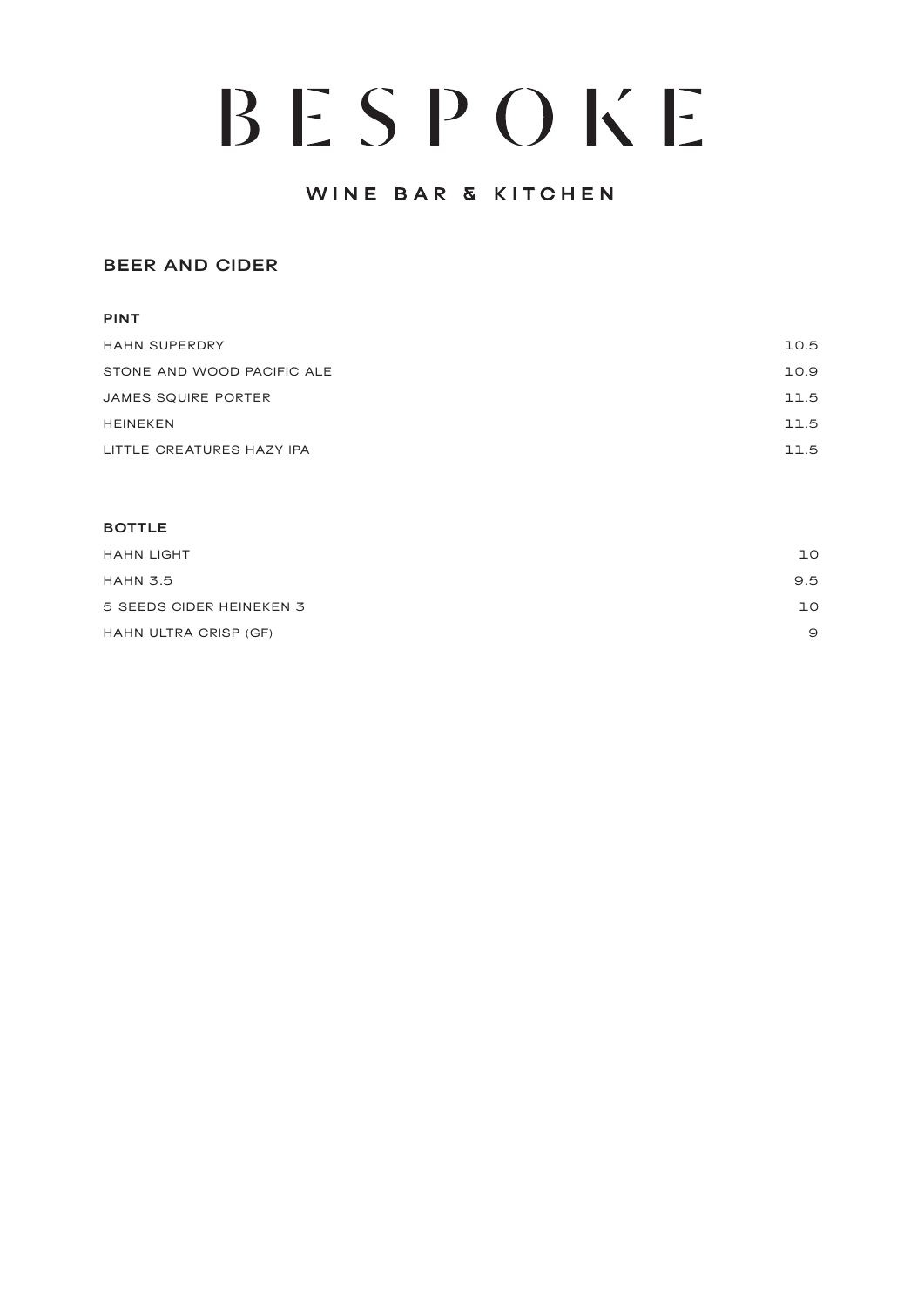# WINE BAR & KITCHEN

| <b>SPIRITS</b>                   |      | <b>BRANDY &amp; COGNAC</b>   |      |
|----------------------------------|------|------------------------------|------|
| <b>APERITIF &amp; DIGESTIVE</b>  |      | <b>ST AGNES</b>              | ΠO   |
| <b>MAIDENII VERMOUTH CLASSIC</b> | 8    | ST AGNES XO                  | 22   |
| <b>MAIDENII VERMOUTH SWEET</b>   | 8    | <b>HENNESSEY VSOP</b>        | 19   |
| APEROL                           | 10   | HENNESSEY XO COGNAC          | 40   |
| CAMPARI                          | lΟ   |                              |      |
| OUZO NO.12                       | 10   | <b>GIN</b>                   |      |
| <b>PERNOD</b>                    | 10   | <b>GORDONS</b>               | 10.5 |
| PIMMS NO. 1                      | 10   | ROKU                         | 10.5 |
| <b>D.O.M BENEDICTINE</b>         | 12   | BEEFEATER 24                 | 12.5 |
| <b>JAGERMIESTER</b>              | 12   | BEEFEATER PINK GIN           | 12.5 |
|                                  |      | KANGAROO ISLAND WILD         | 15   |
| <b>WHISKY BLENDS</b>             |      | <b>HENDRICKS</b>             | 15   |
| SOUTHERN COMFORT                 | 10.5 | TANQUERAY 10                 | 17   |
| JOHNNIE WALKER RED LABEL         | 10.5 | MAD MEN                      | 21   |
| <b>JAMESON IRISH</b>             | 12   | NEVER NEVER TRIPLE DISTILLED | 21   |
| JAMESON CASKMATE IPA             | 13   | <b>PROHIBITION</b>           | 16   |
| JOHNNIE WALKER BLACK LABEL       | 12.5 | 78 DEGREES                   | 16.5 |
| CHIVAS EXTRA                     | 15   | 78 DEGREES SUNSET            | 16.5 |
| CHIVAS REGAL 12 Y/O              | 15   |                              |      |
| <b>HIBIKI HARMONY</b>            | 20   | <b>VODKA</b>                 |      |
| CHIVAS REGAL 18 Y/O              | 20   | <b>GREY GOOSE</b>            | 17   |
| JOHNNIE WALKER GOLD LABEL        | 21   | <b>BELVEDERE</b>             | 15   |
| JOHNNIE WALKER BLUE LABEL        | 47   | <b>KETTLE ONE</b>            | 11.5 |
| CHIVAS ULTIS                     | 45   | <b>CIROC</b>                 | 17   |
| <b>HAKUSHU</b>                   | 32   | HAKU                         | 12   |
| YAMASAKI                         | 30   | <b>K1 SAMPHIRE</b>           | 16   |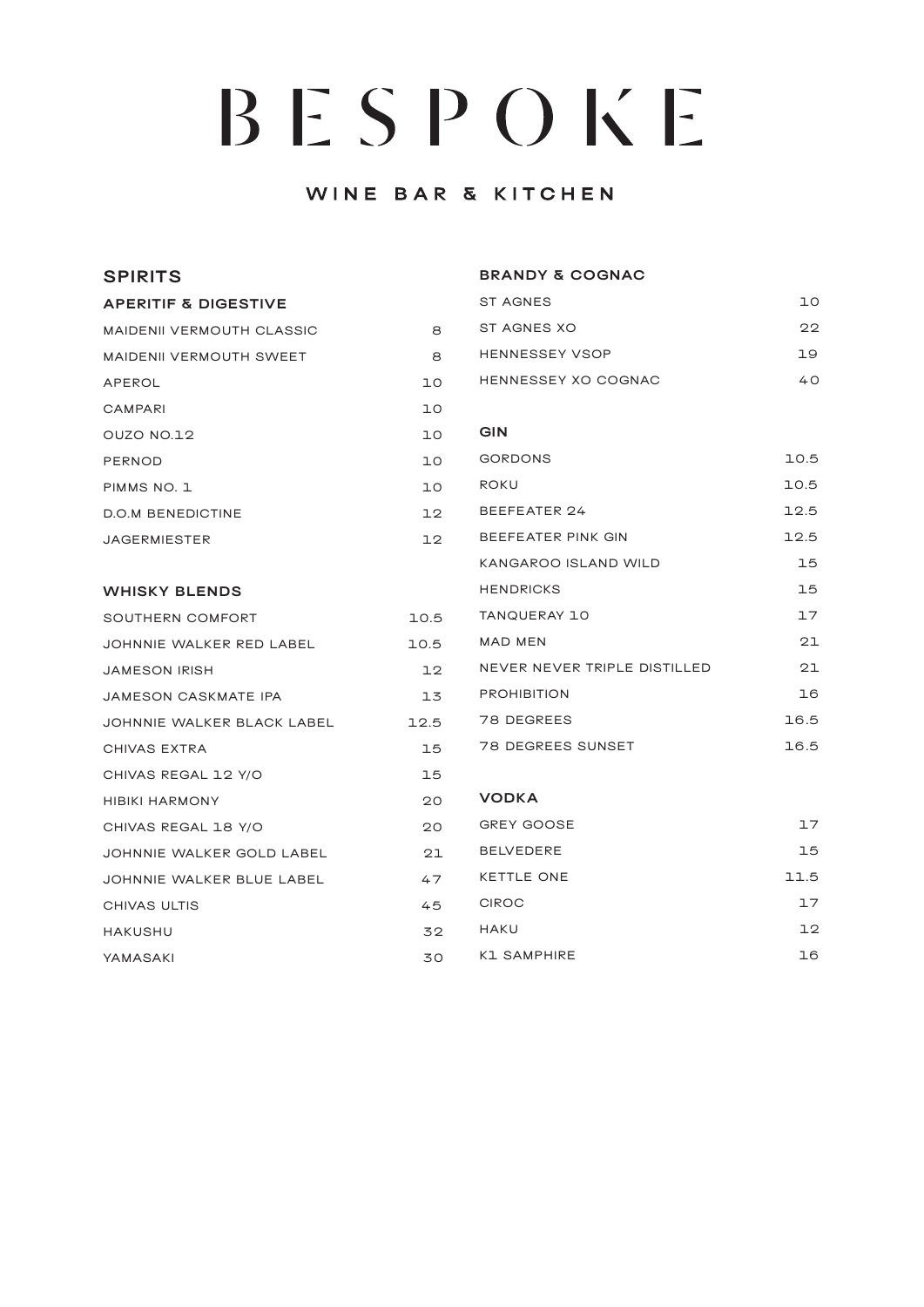## WINE BAR & KITCHEN

| <b>SPIRITS</b>                              |      | <b>RUM</b>                  |      |
|---------------------------------------------|------|-----------------------------|------|
| <b>LIQUEURS</b>                             |      | BACARDI CARTA BLANCO        | 10.5 |
| <b>BAILEYS IRISH CREAM</b>                  | 10.0 | <b>BUNDABERG</b>            | 10.5 |
| <b>CHAMBORD</b>                             | 10.0 | <b>INNER CIRCLE</b>         | 10.5 |
| COINTREAU                                   | 10.0 | SAILOR JERRY                | 10.5 |
| <b>DRAMBUIE</b>                             | 10.0 |                             |      |
| <b>FRANGELICO</b>                           | 10.0 | <b>SINGLE MALT WHISKY</b>   |      |
| <b>GALLIANO AMARETTO</b>                    | 10.0 | DALWHINNIE 15Y/O            | 17   |
| <b>GALLIANO BLACK SAMBUCA</b>               | 10.0 | GLENFIDDICH 12Y/O           | 17   |
| <b>GALLIANO VANILLA</b>                     | 10.0 | HIGHLAND PARK 12 Y/O        | 16   |
| <b>GALLIANO WHITE SAMBUCA</b>               | 10.0 | TALISKER 10 Y/O             | 16   |
| <b>KAHLUA</b>                               | 10.0 | LAPHROAIG 10 YR             | 16   |
| <b>MIDORI</b>                               | 10.0 | GLENFARCLAS 15 Y/O          | 19   |
| ST GERMAIN ELDERFLOWER                      | 10.0 | GLENLIVET 18 Y/O            | 29.5 |
| <b>TIA MARIA</b>                            | 10.0 | OBAN 14Y/O                  | 21   |
| <b>MALIBU</b>                               | 10.0 | <b>GLENMORANGIE</b>         | 23   |
|                                             |      | LAPHROAIG 25YR              | 97   |
| <b>NORTH AMERICAN WHISKEY &amp; BOURBON</b> |      |                             |      |
| $\blacksquare$                              | 705  | $T$ $R$ $R$ $R$ $R$ $R$ $R$ |      |

| JIM BEAM WHILE LABEL           | $\cup$ |
|--------------------------------|--------|
| CANADIAN CLUB                  | 고고     |
| <b>MAKERS MARK</b>             | 12.5   |
| <b>JIM BEAM SMALL</b>          | 14.5   |
| <b>BASIL HAYDEN'S KENTUCKY</b> | 74     |
| KNOB CREEK RYE                 | 14.5   |
| <b>BAKERS</b>                  | 15.5   |
| <b>BOOKERS</b>                 | 16.5   |

#### **TEQUILA**

| FSPOLON BLANCO      | 1 O 5 |
|---------------------|-------|
| JOSE CUERVO TEQUILA | 1 O 5 |
| ESPOLON REPOSADO    | ヿヮ    |
| PATRON CAFÉ         | クク    |
| DON JULIO BI ANCO   | ㄱ フ   |
| DON JULIO REPOSADO  | ㄱ フ   |
| DON JULIO ANF.IO    | クム    |